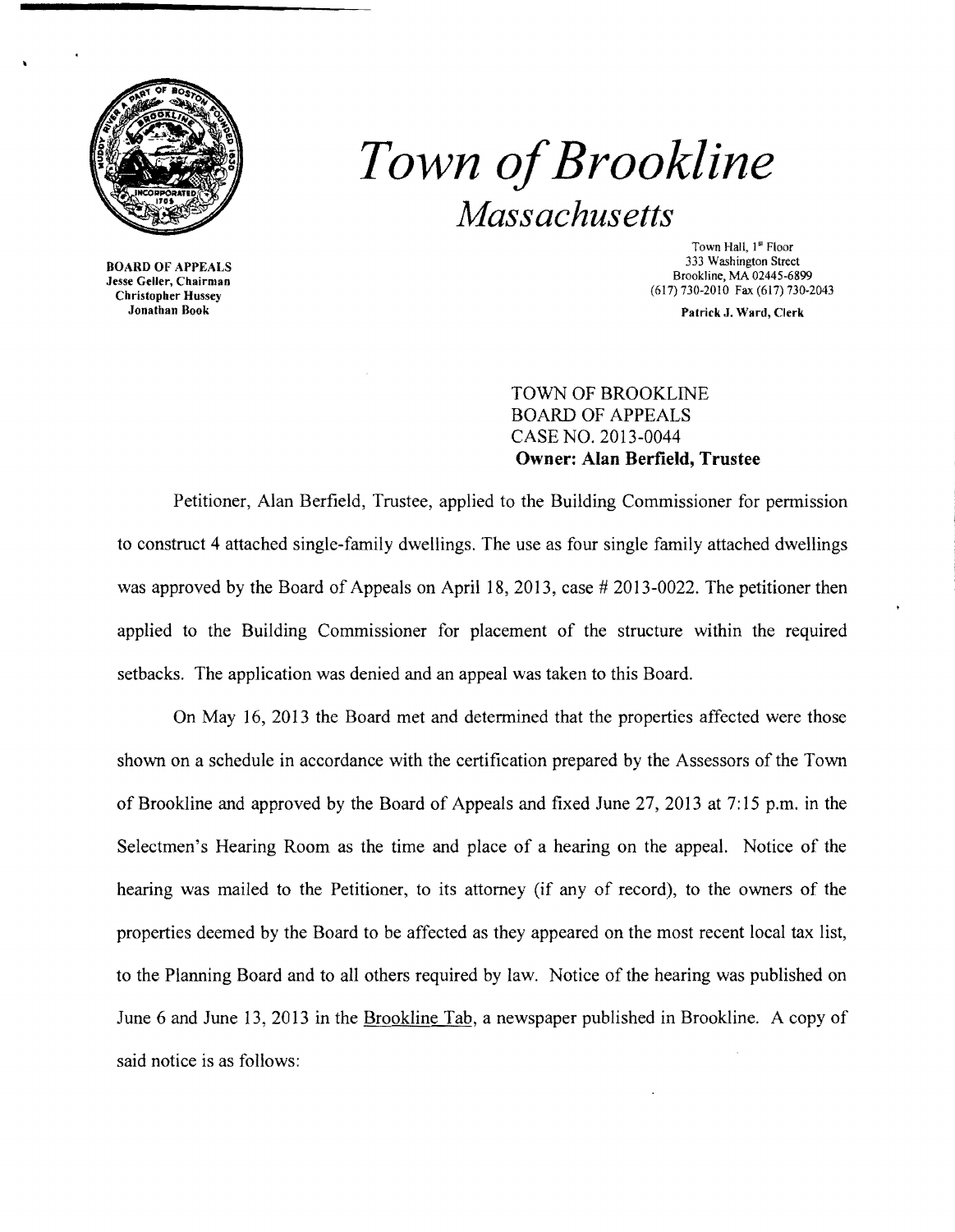## NOTICE OF HEARING

Pursuant to M.G.L. C. 39, sections 23A & 23B, the Board of Appeals will conduct a public hearing to discuss the following case:

Petitioner: Alan Berfield, Trustee Owner: Alan Berfield, Trustee Location of Premises: 82 Green Street Date of Hearing: June 27, 2013 Time of Hearing: 07:15 p.m. Place of Hearing: Selectmen's Hearing Room, 6<sup>th</sup> Floor.

A public hearing will be held for a variance and/or special permit from

- 1. 5.43; Exceptions for Yard and Setback Requirements
- 2. 5.50; Front Yard Requirements
- 3. 5.51; Projections into Front Yards (Green St.)
- 4. 5.60; Side Yard Requirements
- 5. 5.70; Rear Yard Requirements
- 6. 6.04.4.b; Design ofAll Off-Street Parking Facilities
- 7. 6.04.5.c.2; Design of All Off-Street Parking Facilities
- 8. 6.04.5.c.3; Design of All Off-Street Parking Facilities

Of the Zoning By-Law to construct four single family attached homes At 82 Green Street Said Premise located in a F-l.O (Three Family) residential district.

*Hearings, once opened, may be continued by the Chair to a date and time certain. No further notice will be mailed to abutters or advertised in the TAB. Questions regarding whether a hearing has been continued, or the date and time ofany hearing may be directed to the Zoning Administrator at* 617-734-2134 *or check meeting calendar at:http://calendars.town.brookline.ma.usIMasterTownCalandarl? F ormID= 158.* 

*The Town of Brookline does not discriminate on the basis of disability in admission to, access* to, or operations of its programs, services or activities.  $\sim$ Individuals who need auxiliary aids for effective communication in programs and services of the Town of Brookline are invited to *make their needs known to Robert Sneirsol'l, Town ofBrookline,* 11 *Pierce Street, Brookline,MA -02445. -Telephone* (617) *730-2328; TDD* (617) *730-2327; or e-mail*  atrsneirson@brooklinema.gov

> Jesse Geller Christopher Hussey Jonathan Book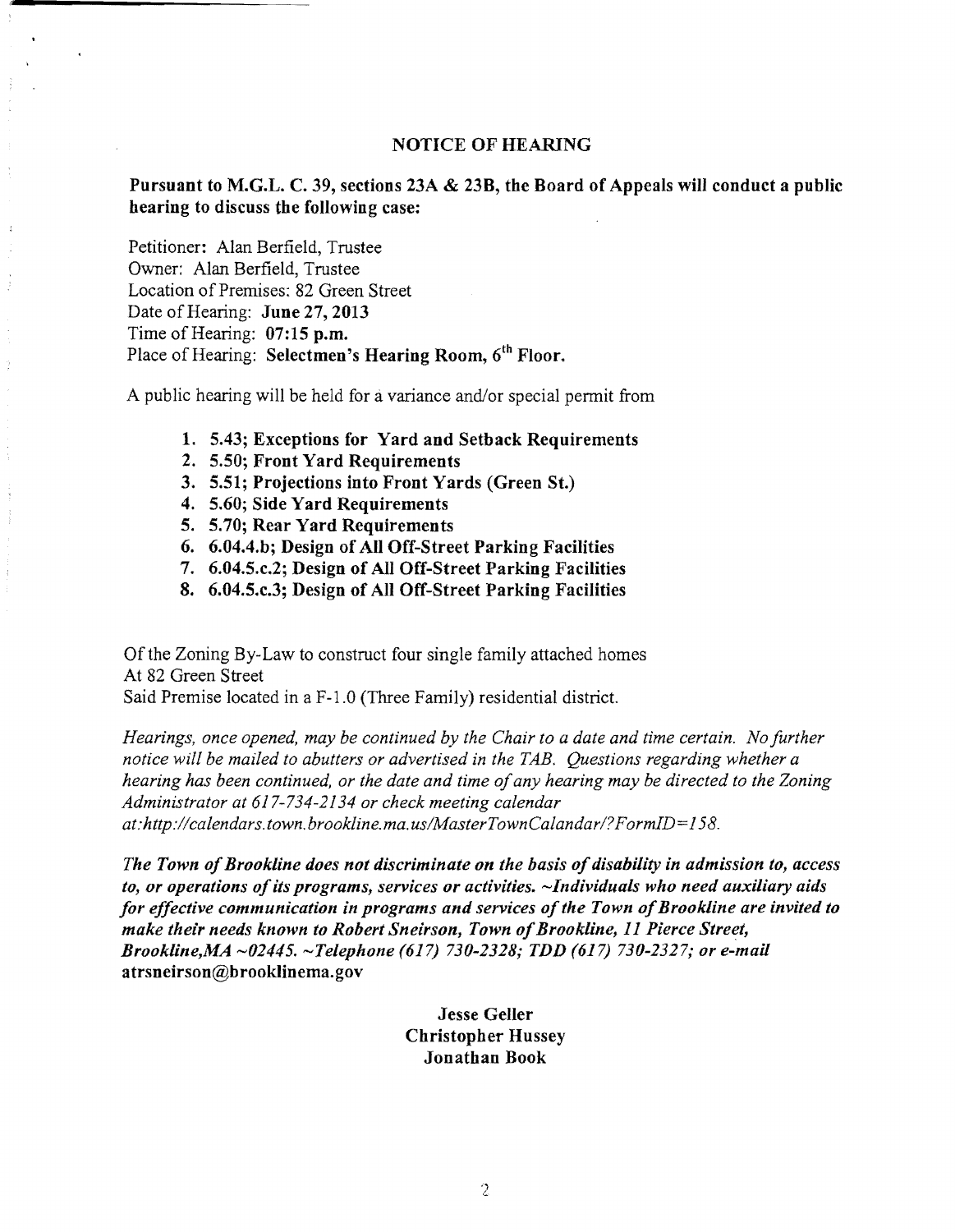At the time and place specified in the notice, this Board held a public hearing. Present at the hearing was Chairman Jesse Geller and Board Members, Christopher Hussey and Johanna Schneider. Attorney Jeffrey Allen of Lawson and Weitzen, LLP, 88 Black Falcon Avenue, Boston presented the case for the petitioner.

Mr. Allen said his client, Alan Berfield, was granted a special permit to construct four attached single family homes. He said the petitioner agreed to return to the Planning Board for design review and re-apply to the Board of Appeals for any relief required as a result of the design review process and neighborhood comments.

Mr. Allen said his client is proposing to push the structure back four feet away from Dwight Street to accommodate the Planning Board's request and neighborhood comments. The result of this modification is required relief for the driveway width and setback relief on Green Street. He said, as a result of the design review, the entrance was reduced two feet to look more residential. Stucco cladding material has been added. He went on to say the stone retaining walls have been reduced so as not to have too much of a barrier. Mr. Allen said the relief is minimal and that the petitioner comes to the Board with full Planning Board support.

 $\frac{1}{3}$  $\begin{array}{c} \mathcal{L}_1 \\ \mathcal{L}_2 \\ \mathcal{L}_3 \end{array}$ 

Ť.

The Chairman asked if anyone in attendance wanted to speak in favor of the petition. No one spoke in favor.

The Chairman asked if anyone in attendance wanted to speak in opposition to the proposal. Jennifer Barnett of 74-76 Green Street said she is opposed to the size of the project and moving the improvements closer to the abutting condominium building on the Green Street side. Ms. Barnett also objected to the location of a single driveway serving the project. She suggested that efforts to mitigate the impacts of the project should be more evenly distributed between the Green Street and Dwight Street sides ..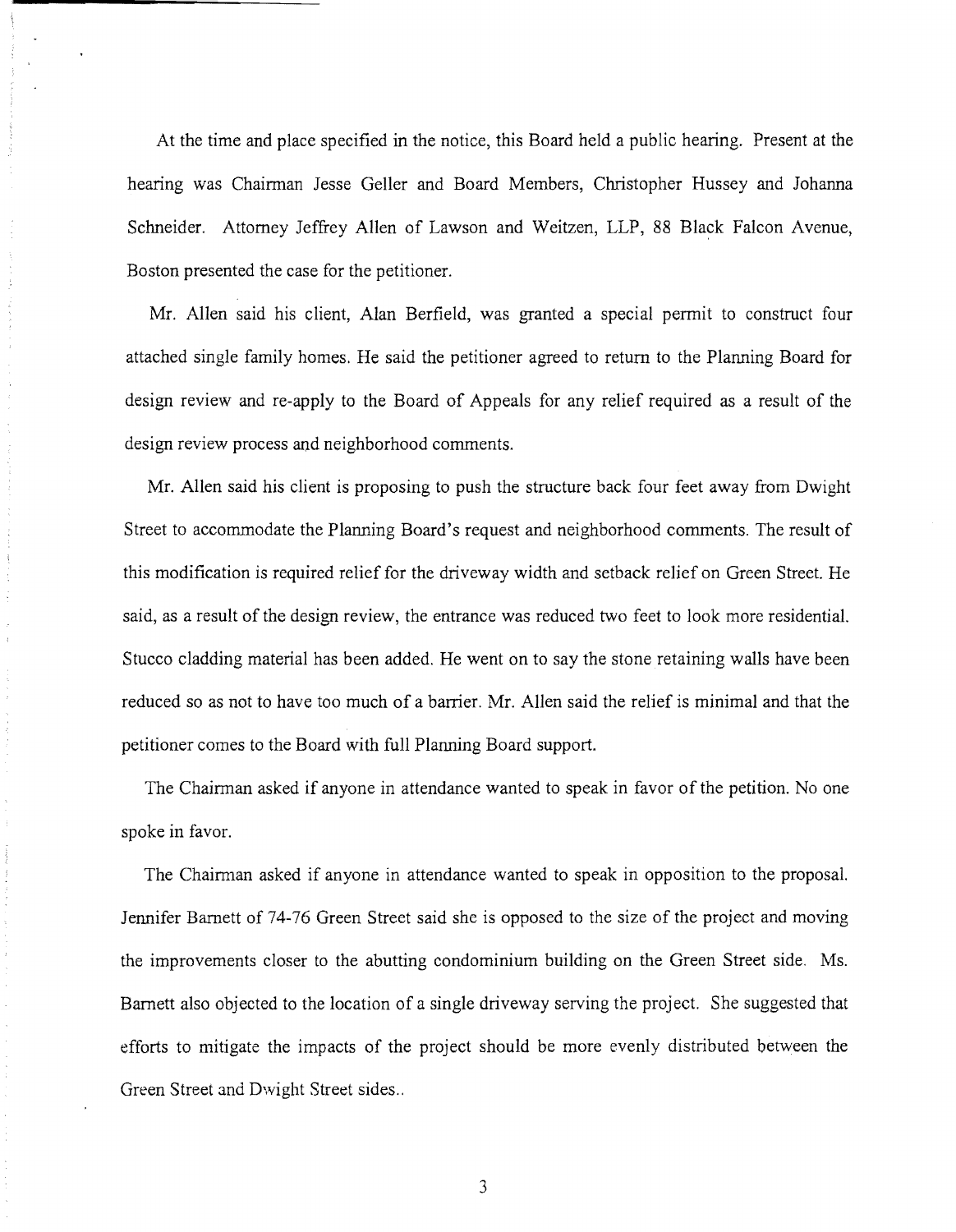Susan Roberts of 69 Green Street said that the project will take away from the residential feel of the neighborghood. She also objects to the location of access from Green Street and suggested that the front of the building should be pushed closer to Green Street.

David Greenberg of 74 Green Street expressed concerns that the side yard buffer has been reduced and expressed concerns about traffic. Dwight Shultiest of 74 Green Street objected to the location and size of the driveway. He noted that it runs along the driveway of his own building and will create a wide paved area.

Jeffrey Allen, in rebuttal, noted that the project driveway is seven and one half feet below grade of the neighboring driveway and that the neighboring driveway itself is twenty feet wide. He also noted that the existing trees are unstable and that the petitioner proposes to install instead a five foot hedge as a buffer. He further stated that access to Green Street is safer since Dwight Street has two-way traffic and is narrower than Green Street. Mr. Allen said that the amended design was the best for the neighborhood. He offered that the petitioner would retain the buffer trees if they are healthy and the neighbors want them but that the new hedge would be a better buffer.

The Chairman called upon Polly Selkoe, Assistant Director of Regulatory Planning, to deliver the comments of the Planning Board.

## **FINDINGS**

Section 4.07 - Table of Use Regulations. Use #6: Multiple or attached dwelling of four or more units. Special permit required and granted by the Board of Appeals, 4/18/2013, BOA case *#2013-0022.*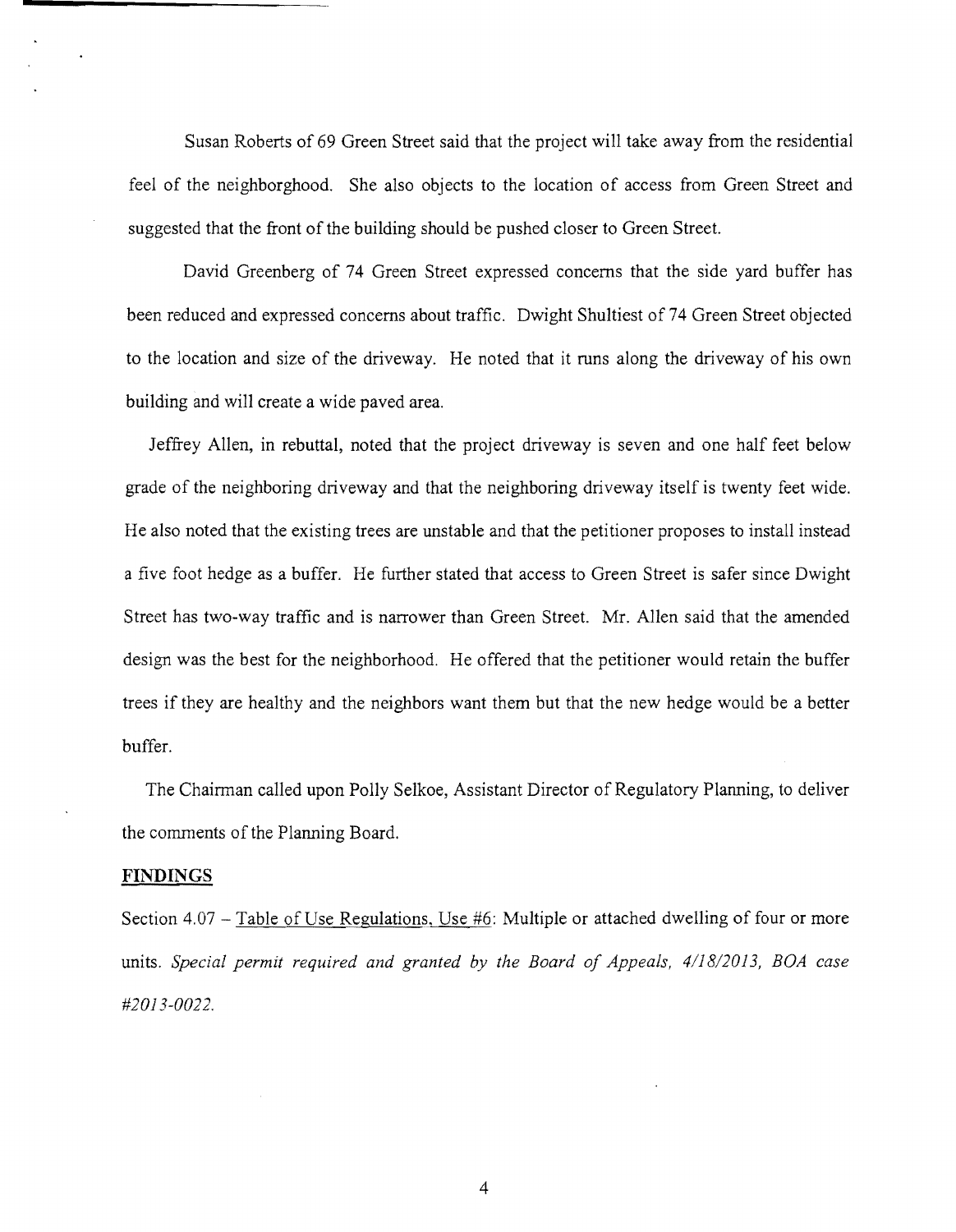Sections 5.09.2.b,  $d \& m -$ Design Review: Any substantially complete demolition of a principal structure in the Coolidge Comer Design Overlay District, with the exception of those located in Local Historic Districts, requires a special permit subject to the design review standards listed under *Section 5.09.4(a-p).* Additionally, this proposal falls under *Sections 5.09.2.h* & *d*  regarding the construction of or modification to attached dwellings in groups of three or more and multiple dwellings with four or more units. The applicant has submitted a statement reviewing the Community and Environmental Impact and Design Standards under this section, and the most relevant sections of the design review standards are described below:

 $\frac{1}{2}$  $\ddot{\mathrm{i}}$ 

> a. Preservation of Trees and Landscape – This proposal would remove a significant portion of landscaped front yard along Green and Dwight Streets, and install parking at the basement level of the building, likely requiring some excavation. The applicant is proposing to relocate an existing flowering tree and plant another tree on the Green Street frontage, and plant a new street tree along Dwight Street. The landscape plan also indicates a new hedge along the driveway and shrubs in front of the two bays.

> b. Relation of Buildings to Environment  $-$  The site has an existing slope of approximately two feet, although the installation of basement-level parking will require some excavation. The new structure will be taller than the existing building, likely increasing the shadow on Dwight Street, though it is not clear if the new shadows will impact neighboring residences.

> c. Relation of Buildings to the Form of the Streetscape and Neighborhood  $-$  The proposed building is similar in scale to its immediate neighbors, which are primarily multi-family buildings. Neighboring structures are either masonry multi-families or wood-frame single- and two-families. The proposed design appears to match the scale of the multi-families while trying to incorporate bay and window details similar to the single- and two-family dwellings.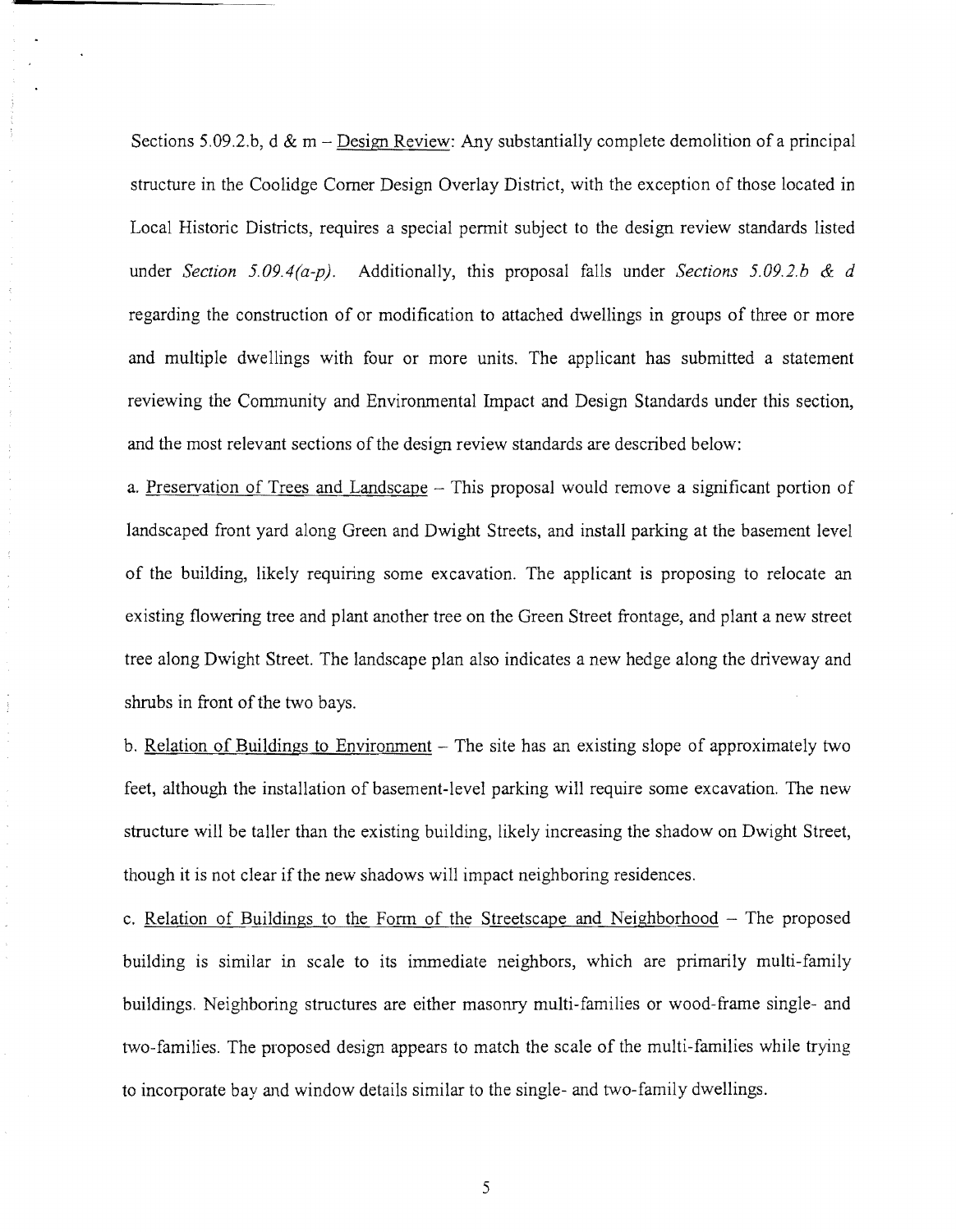d. Open Space – The proposal meets usable and landscaped open space requirements, with most landscaped and usable open space located in the front yards of each dwelling. Some usable open space will be provided on roof patios.

e. Circulation - The site's two curb cuts on Dwight Street will be removed, and a new curb cut on Green Street will be installed to provide vehicular access. The width of the curb cut has been reduced since the initial proposal. Each dwelling will have a two-car garage at the basement level, and one exterior parking space will be located at the end of the new driveway.

f. Stormwater Drainage - The applicant has indicated that all stormwater drainage will comply with the Town's standards and regulations.

g. Utility Service - All wiring will be underground, and each unit will have individual trash storage in their enclosed garage.

i. Special Features  $-$  The applicant has indicated that all air conditioning compressors will be fully screened from the public and abutters, and there will be no accessory structures, utility or storage buildings.

k. Heritage -The existing house, which has been designated significant by the Brookline Preservation Commission, would be removed with this proposal.

1. Microclimate - This proposal would create a new larger structure, as well as a new paved driveway and parking area extending the length of the property. The applicant has indicated that landscape plantings will be native species and will be designed to provide adequate shade cover and reduce the heat island effect; however, the landscape plan does not indicate plant types, and landscaping along the Dwight Street fayade is noticeably absent.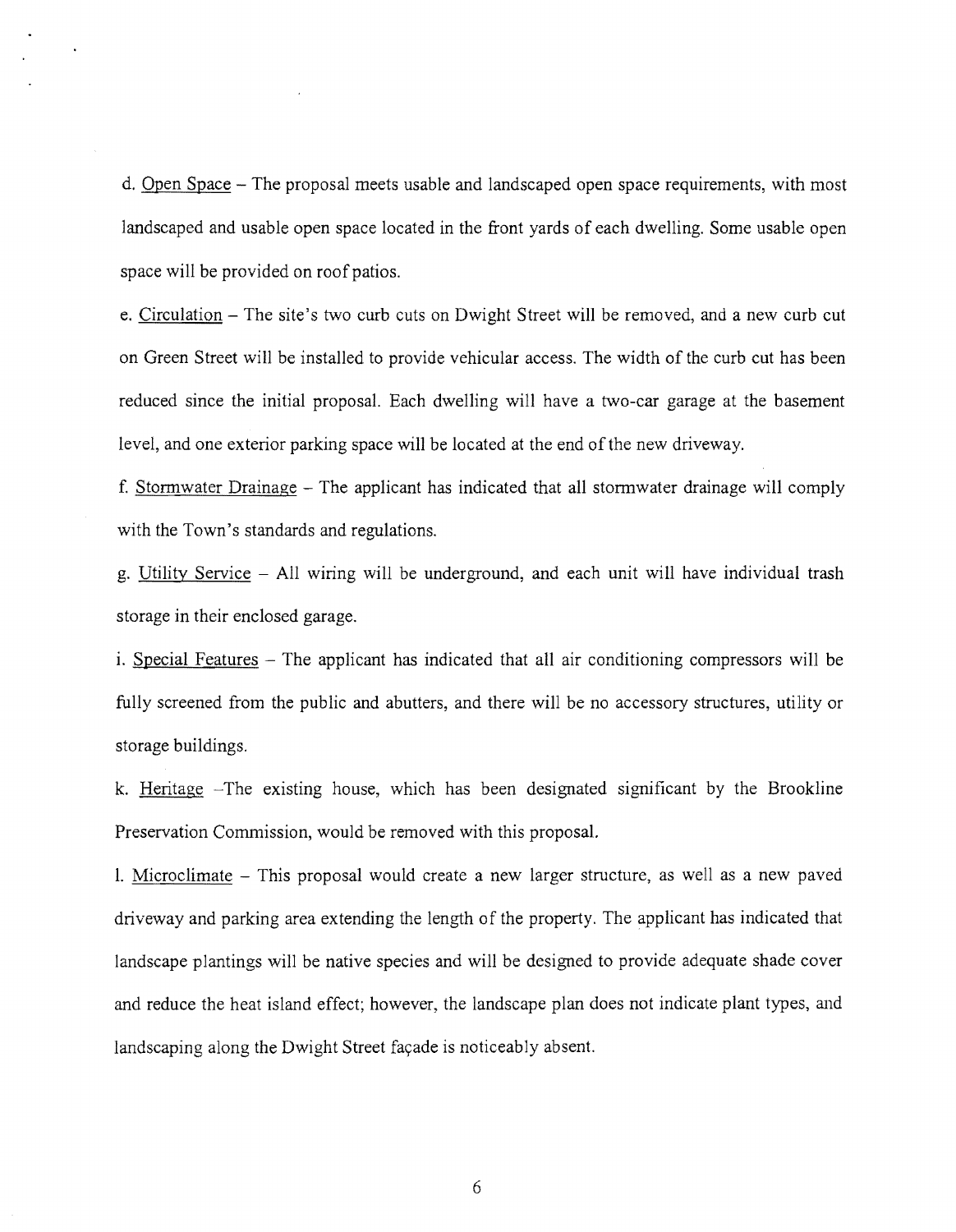m. Energy Efficiency – The new building is required to meet the Stretch Building Code, and all heating and air conditioning equipment will be high-efficiency devices.

Previously, the proposal did not need dimensional relief, but the revised plans indicate setback relief will be needed. A revised denial letter has been obtained, and the required relief is as follows:

Section 5.43 - Exceptions for Yard and Setback Requirements

Section 5.50 - Front Yard Requirements

Section 5.51 - Projections into Front Yards (Green Street)

Section 5.60 - Side Yard Requirements

Section 5.70 – Rear Yard Requirements

Section 6.04.4.b - Design of All Off-Street Parking Facilities: Driveway width for two-way use

Section 6.04.5.c.2 - Design of All Off-Street Parking Facilities: Side yard setback for driveways

Section  $6.04.5.c.3$  – Design of All Off-Street Parking Facilities: Side and rear yard setback for driveways

| <b>Floor Area</b> (1988) and the size of $\frac{1}{2}$<br>- 동 | Allowed    | Proposed     | Finding  |
|---------------------------------------------------------------|------------|--------------|----------|
| Floor Area Ratio                                              | 1.0        | .96          |          |
| (% of allowed)                                                | (100%)     | (96%)        | Complies |
| Floor Area (s.f.)                                             | 9,337 s.f. | $8,946$ s.f. |          |

| Dimensional Requirements<br>V.<br><b>ANY</b> | Required | Proposed | Finding           |
|----------------------------------------------|----------|----------|-------------------|
| Setback,<br>Yard<br>Front                    | 15'      | 13.7'    | Permit<br>Special |
| Green Street                                 |          |          | Variance*         |
| Front Yard Setback, Dwight Street            | 15'      | 19'      | Complies          |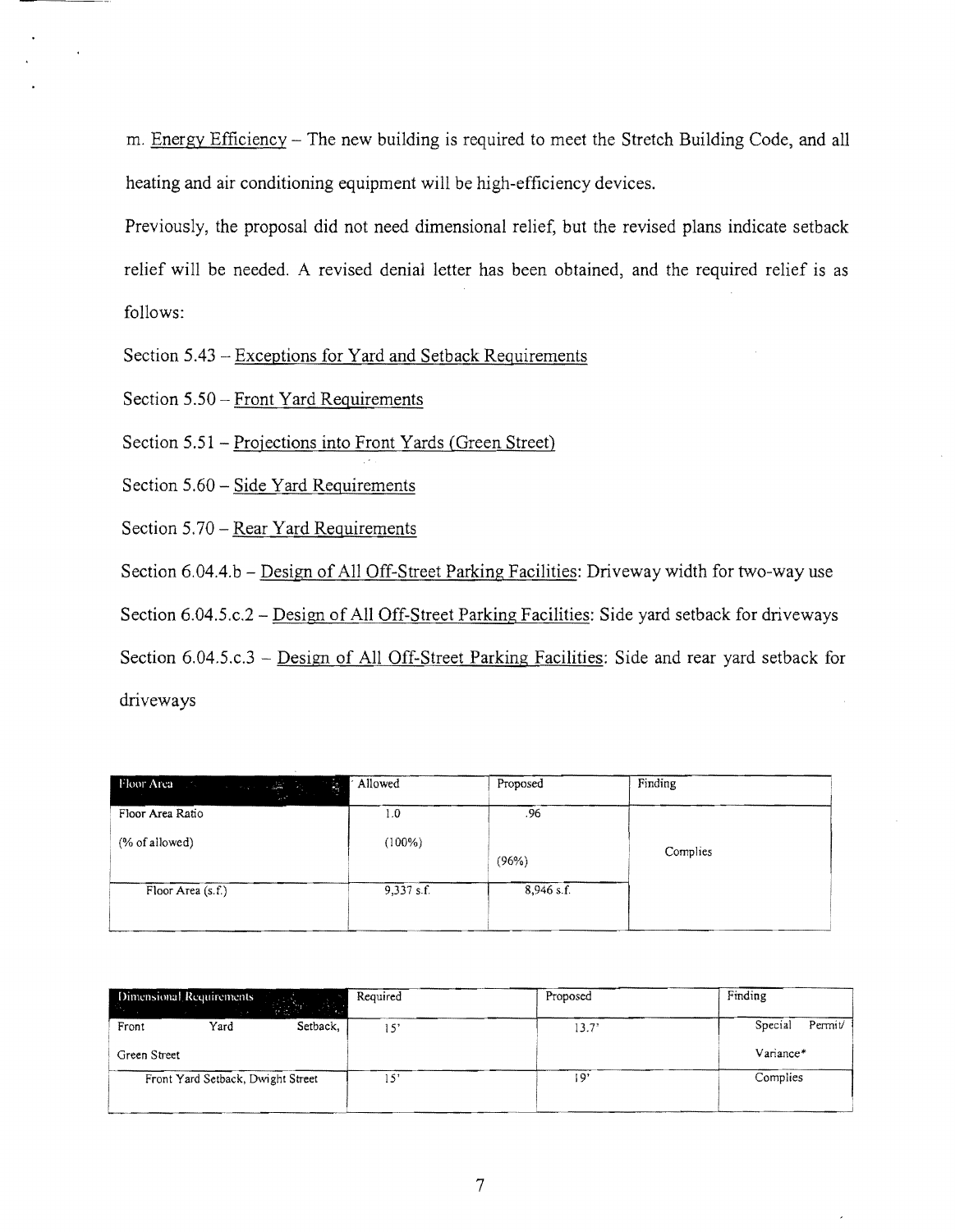| Dimensional Requirements    | Required                          | Proposed                   | Finding            |
|-----------------------------|-----------------------------------|----------------------------|--------------------|
| Side Yard Setback           | $10+L/10(13'11')$                 | 13'8''                     | Special<br>Permit/ |
|                             |                                   |                            | Variance*          |
| Rear Yard Setback           | 30'                               | 26 <sup>2</sup>            | Special<br>Permit/ |
|                             |                                   |                            | Variance*          |
|                             | 10% (895 s.f.)                    |                            |                    |
| Landscaped Open Space       |                                   | 1,783 s.f.                 | Complies           |
|                             | $+2\%$ (179 s.f.) for usable open |                            |                    |
|                             | space located above ground level  |                            |                    |
| Usable Open Space           | 30% (2,683 s.f.)                  | 2,187 s.f. (ground level)  | Complies           |
|                             |                                   | $1,098$ s.f. (roof patios) |                    |
| Parking Spaces              | $\overline{9}$                    | $\overline{9}$             | Complies           |
| Driveway Width              | 20'                               | 16'                        | Special Permit/    |
| Side Yard Setback: Driveway | 5'                                | $\mathbf{1}$               | Special Permit/    |
|                             |                                   |                            |                    |

\* Under Section 5.43, the Board of Appeals may waive yard and setback requirements by special permit if counterbalancing amenities are provided.

Mrs. Selkoe said the Planning Board is pleased with the design changes made to the footprint and massing of the proposed residential building, which contains four attached single family dwelling units. In response to comments from the Planning Board and abutters, the building was moved four feet back from Dwight Street, made three feet narrower facing Green Street, and lowered two and one half feet at the main entry to the Green Street unit. This allows more usable open space to be provided along the Dwight Street frontage and more landscaping along the Green Street and west facing facades

The Planning Board has recommended some further changes to the landscaping, particularly to the retaining walls at the perimeter of the property, and suggested that the stone retaining walls be eliminated, and perhaps replaced with a cove. The lawn could then gradually slope up to the house and would relate better to the streetscape.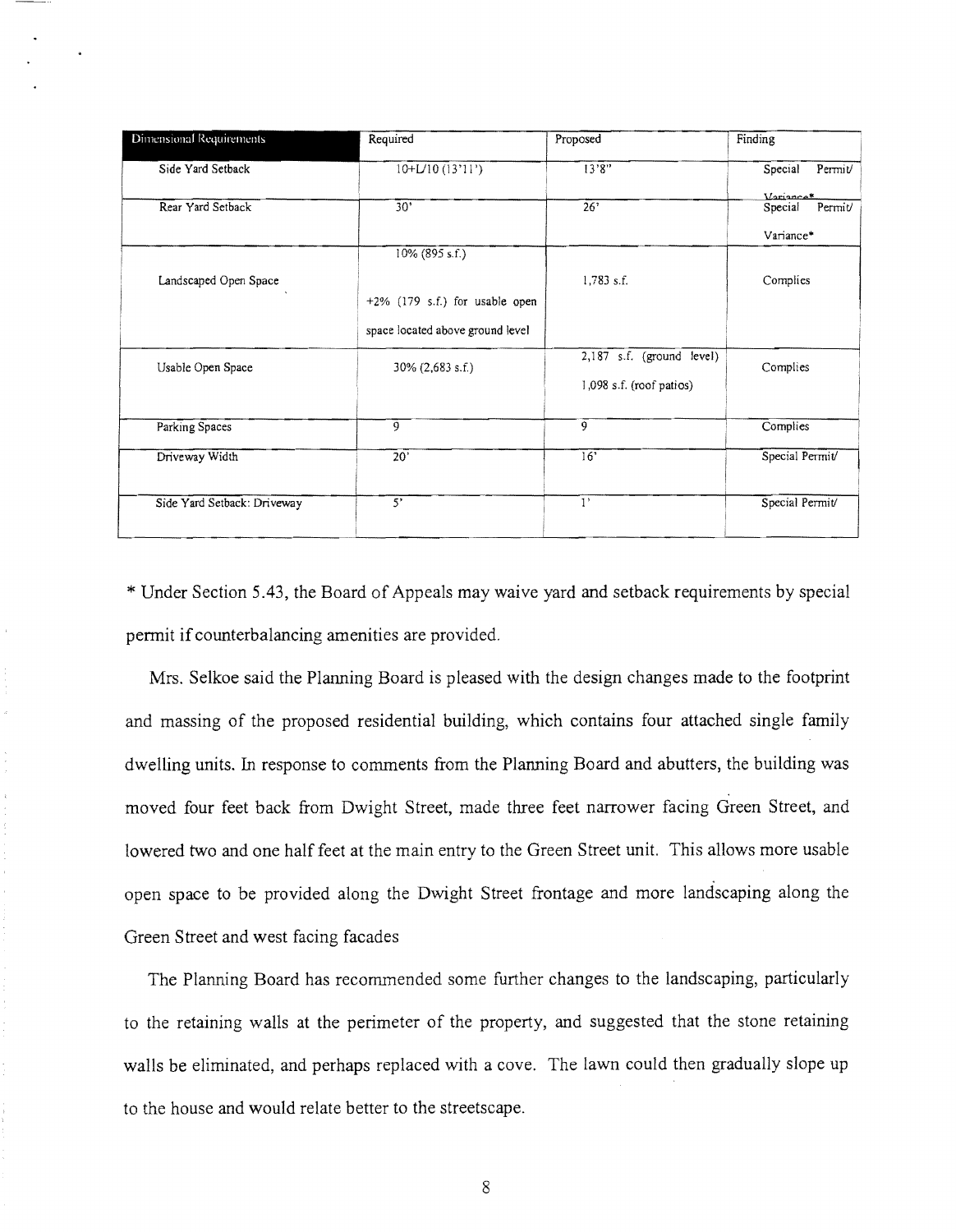Therefore, the Planning Board recommends approval of the proposal and plans, including the site plan prepared by Peter J. Nolan and dated 5114/2013, and the plans and elevations prepared by TBA Architects and dated 5/9/2013, with the above suggested changes and subject to the following conditions:

- 1. Prior to issuance of a building permit, plans and elevations, indicating the final design of facades, colors, materials, windows and rooftop details, and the placement of utilities for HV AC and transformers, shall be submitted for the review and approval of the Assistant Director of Regulatory Planning.
- 2. Prior to issuance of a building permit, a final site and landscaping plan, indicating utility locations, plant types and sizes, hardscape materials, walls, and new and removed curb cuts, shall be submitted for the review and approval of the Assistant Director of Regulatory Planning.
- 3. Prior to the issuance of a building permit, a construction management plan, including parking locations for construction vehicles, location of port-a-potties, and a rodent control plan, shall be submitted for review and approval by the Building Department, with a copy of the approved plan submitted to the Planning Department.
- 4. Prior to the issuance of a building permit, the applicant shall submit to the Building Commissioner for review and approval for conformance to the Board of Appeals decision: 1) a final site plan stamped and signed by a registered engineer or land surveyor; 2) final building elevations stamped and signed by a registered architect; and 3) evidence that the Board of Appeals decision has been recorded at the Registry of Deeds.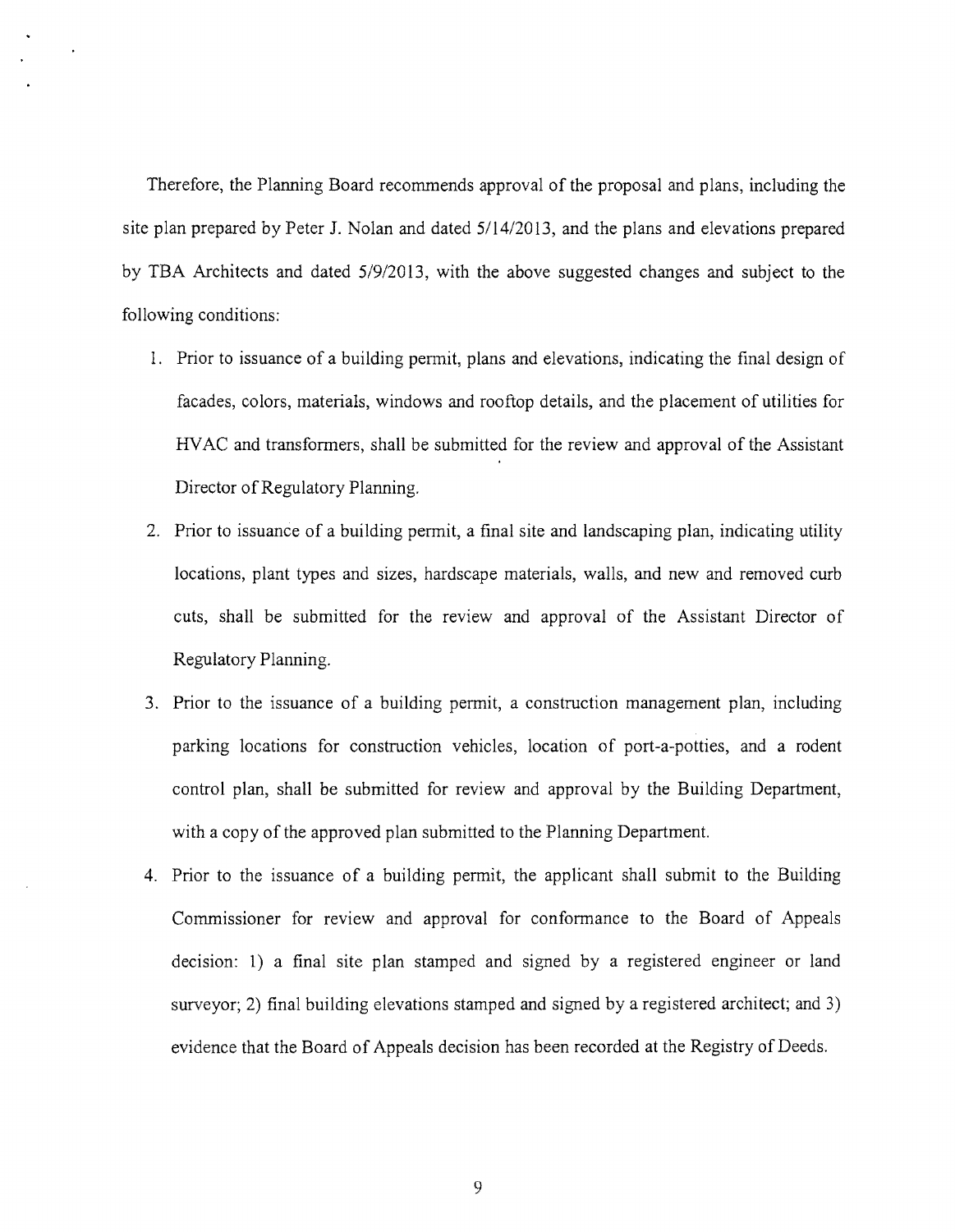The Chairman called upon Mark Robidoux, Building Inspector, to deliver the comments of the Building Department. Mr. Robidoux said the Building Department has no objection to the requested relief. He said all the relief can be granted by special permit. He said the relief is a result of the developer trying to accommodate the Plarming Board's recommendations, as well as concerns of the abutters. Mr. Robidoux said, if the Board finds the petition suitable for relief, the Building Department will work with the petitioner to ensure compliance.

Board Member Hussey said the relief required is due to the petitioner's efforts to address the concerns of the Plarming Board and the neighbors. Mr. Hussey said he believes the proposal meets the requirements for issuance of a special permit.

Board Member Schneider said she agrees and also thinks there should be a condition clarifying the eight foot buffer on the Green Street side.

Chairman Geller noted that the question of three units versus four units was not pertinent to this hearing since it had previously been decided. Mr. Geller said that the project as proposed better accommodates the concerns of the neighbors and of the Plarming Board than the as of right project. He said that the testimony indicated that the structures and uses are consistent with the surrounding neighborhood and that the project would not adversely affect the neighborhood or present a nuisance or be a serious hazard to vehicles or pedestrians.

The Board deliberated on the merits of special permit relief requested. The Board voted unanimously that for the foregoing reasons the requirements for the grant of special permits under Sections 5.43, 5.09 and 9.05 of the Zoning By-Law were met. The Board made the following specific findings pursuant to said Section 9.05:

a. The specific site is an appropriate location for such a use, structure, or condition.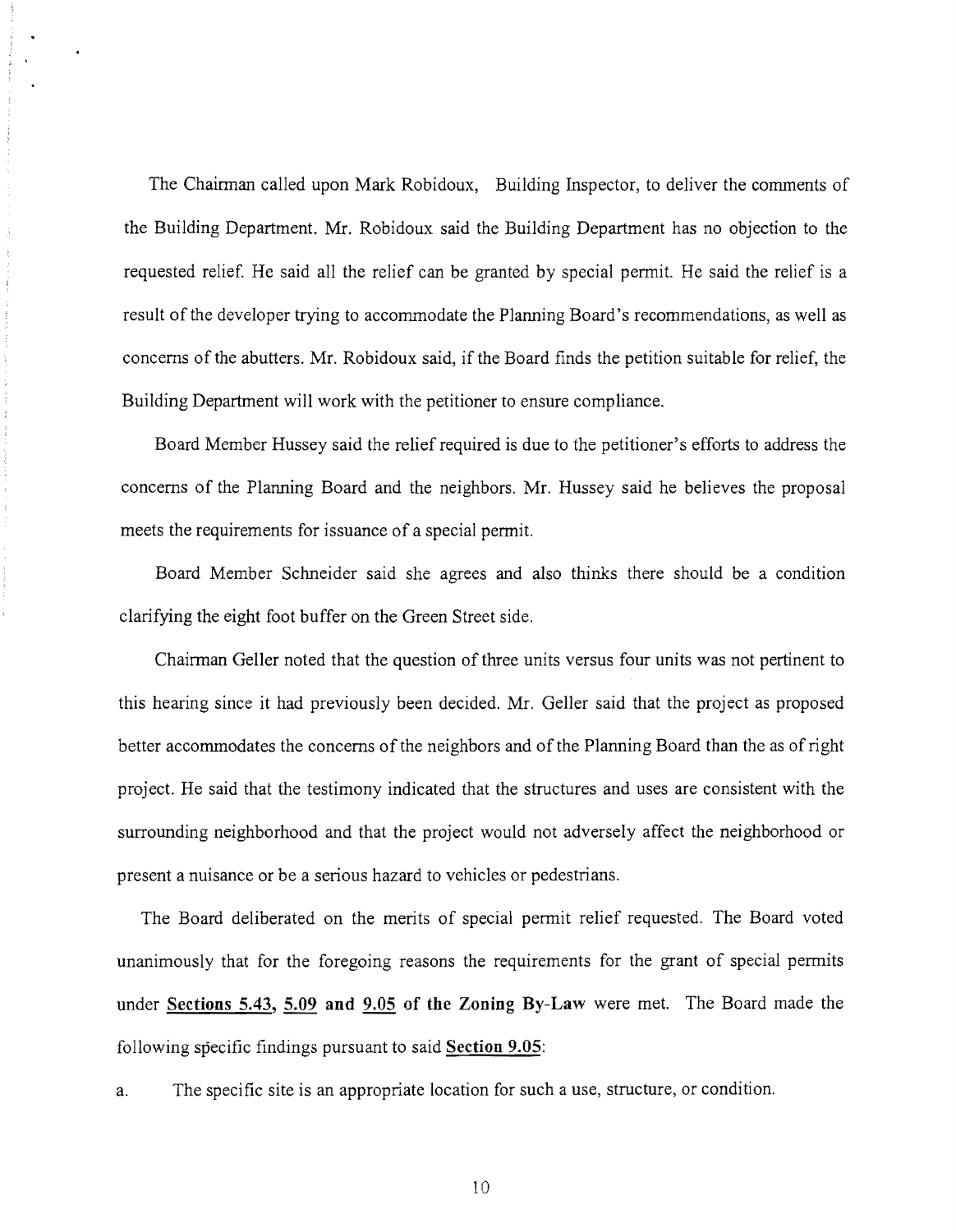b. The *use* as developed will not adversely affect the neighborhood.

c. There will be no nuisance or serious hazard to vehicles or pedestrians.

d. Adequate and appropriate facilities will be provided for the proper operation of the proposed use.

Accordingly, the Board voted unanimously to grant the requested relief subject to the following conditions:

- 1. Prior to issuance of a building permit, plans and elevations, indicating the final design of facades, colors, materials, windows and rooftop details, and the placement of utilities for HVAC and transformers, shall be submitted for the review and approval of the Assistant Director of Regulatory Planning.
- 2. Prior to issuance of a building permit, a final site and landscaping plan, indicating utility locations, plant types and sizes, hardscape materials, the eight foot buffer from the abutter on the Green Street side of the property, walls, and new and removed curb cuts, shall be submitted for the review and approval of the Assistant Director of Regulatory Planning.
- 3. Prior to the issuance of a building permit, a construction management plan, including parking locations for construction vehicles, location of port-a-potties, and a rodent control plan, shall be submitted for review and approval by the Building Department, with a copy of the approved plan submitted to the Planning Department.
- 4. Prior to the issuance of a building permit, the applicant shall submit to the Building Commissioner for review and approval for conformance to the Board of Appeals decision: 1) a final site plan stamped and signed by a registered engineer or land